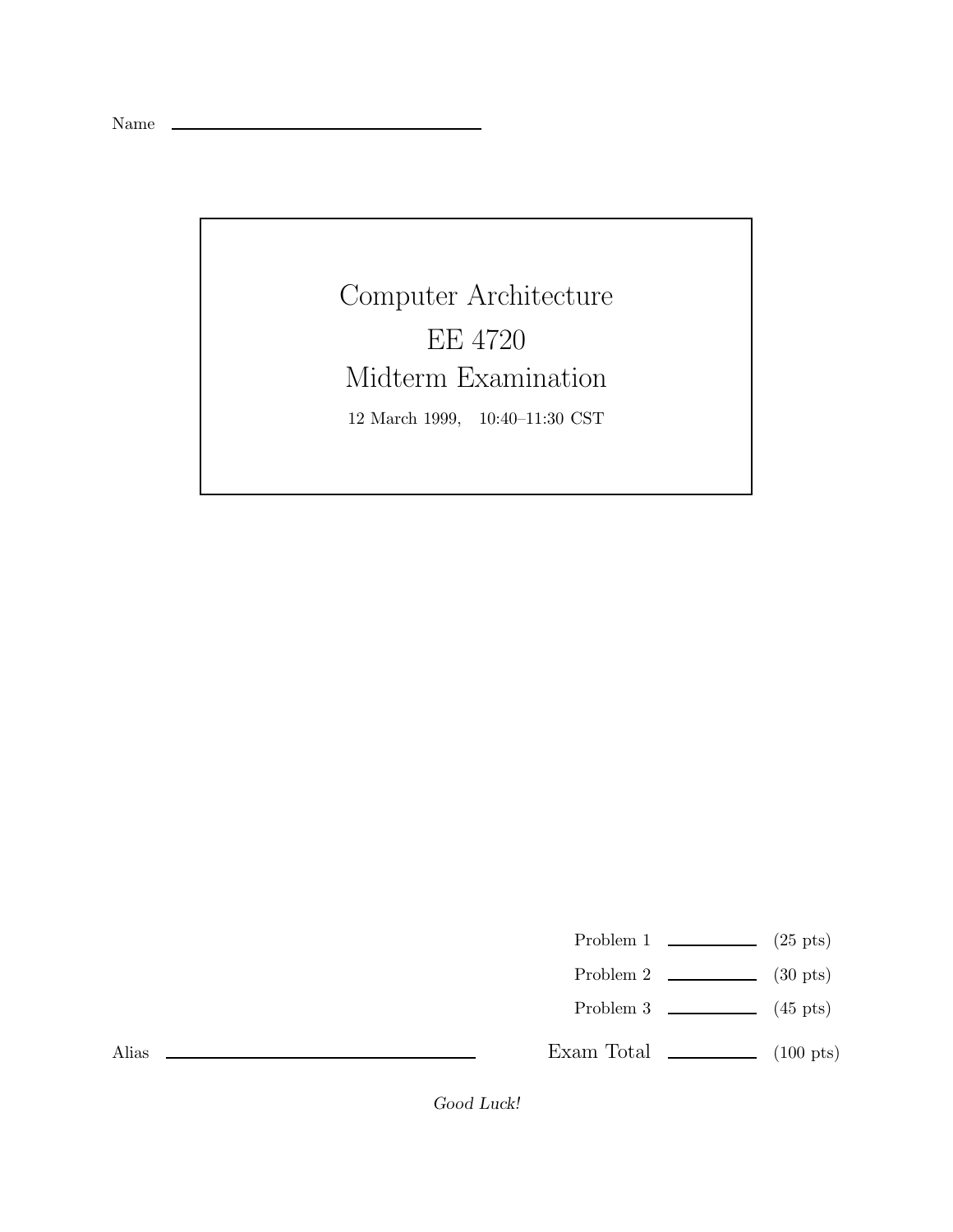Problem 1: Design control logic to generate the control signal for the multiplexor at the lower input to the ALU. The control logic should be located in the ID stage and should generate a two-bit integer for the multiplexor. The integer specifies which multiplexor input to use, they are numbered from zero starting at the top. (Input 0 connects to ID/EX.B, 1 connects to EX/MEM.ALU, etc.) The logic can use units that test for equality of their two inputs,  $\boxed{\equiv}$ , and units that test for instruction formats,  $\boxed{\text{= Type I}}$ ,  $\boxed{\text{= Type R}}$ , and  $\boxed{\text{= Type J}}$ , and can use the usual logic gates. Base the setting on instruction type, rather than the exact opcode. Show how the control signal is connected to the multiplexor. (25 pts)

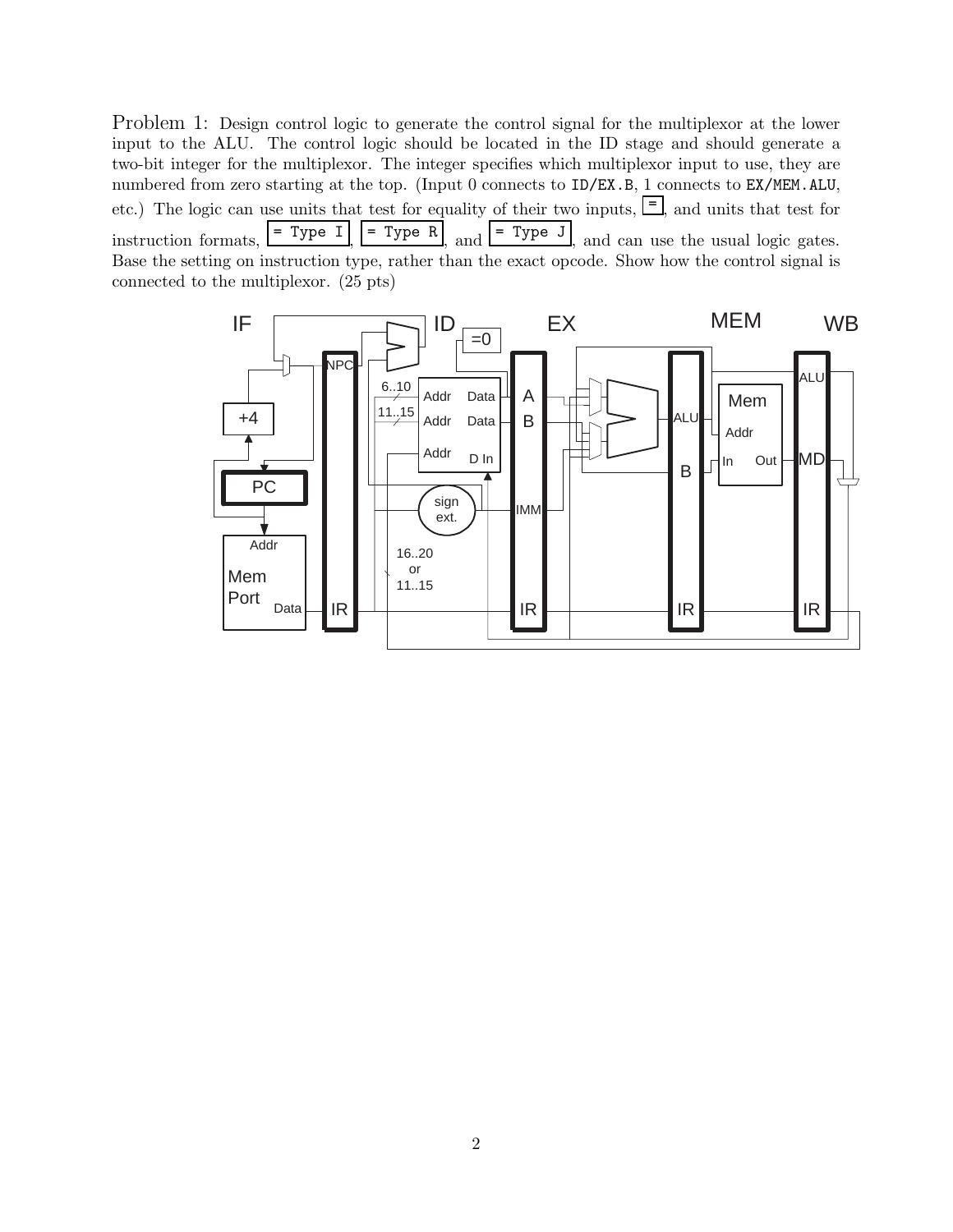Problem 2: Consider the code below.

LOOP:

lw r1, 0(r2) addi r3, r1, #12 sw 4(r2), r3 add r5, r5, r1 addi r2, r2, #8 slt r6, r2, r7 bneq r6, LOOP xor r8, r9, r10

(a) Show a pipeline execution diagram for execution up to the second time lw enters instruction fetch. Use the pipeline from problem 1. As with homework 3, a bypass path is unavailable if it's not shown. What is the CPI for a large number of iterations? (10 pts)

(b) Unroll the loop so that two iterations of the code above is performed by one iteration of the unrolled loop. (Assume the number of iterations in the original loop is a multiple of two.) Schedule the unrolled loop to minimize stalls. (10 pts)

(c) What is the CPI of the unrolled and scheduled loop found above? What conclusions about performance improvement can and cannot be made by comparing the CPI of the original and unrolled loop? What is the performance improvement? (Give a number for performance improvement, don't just say "it's good.") (10 pts)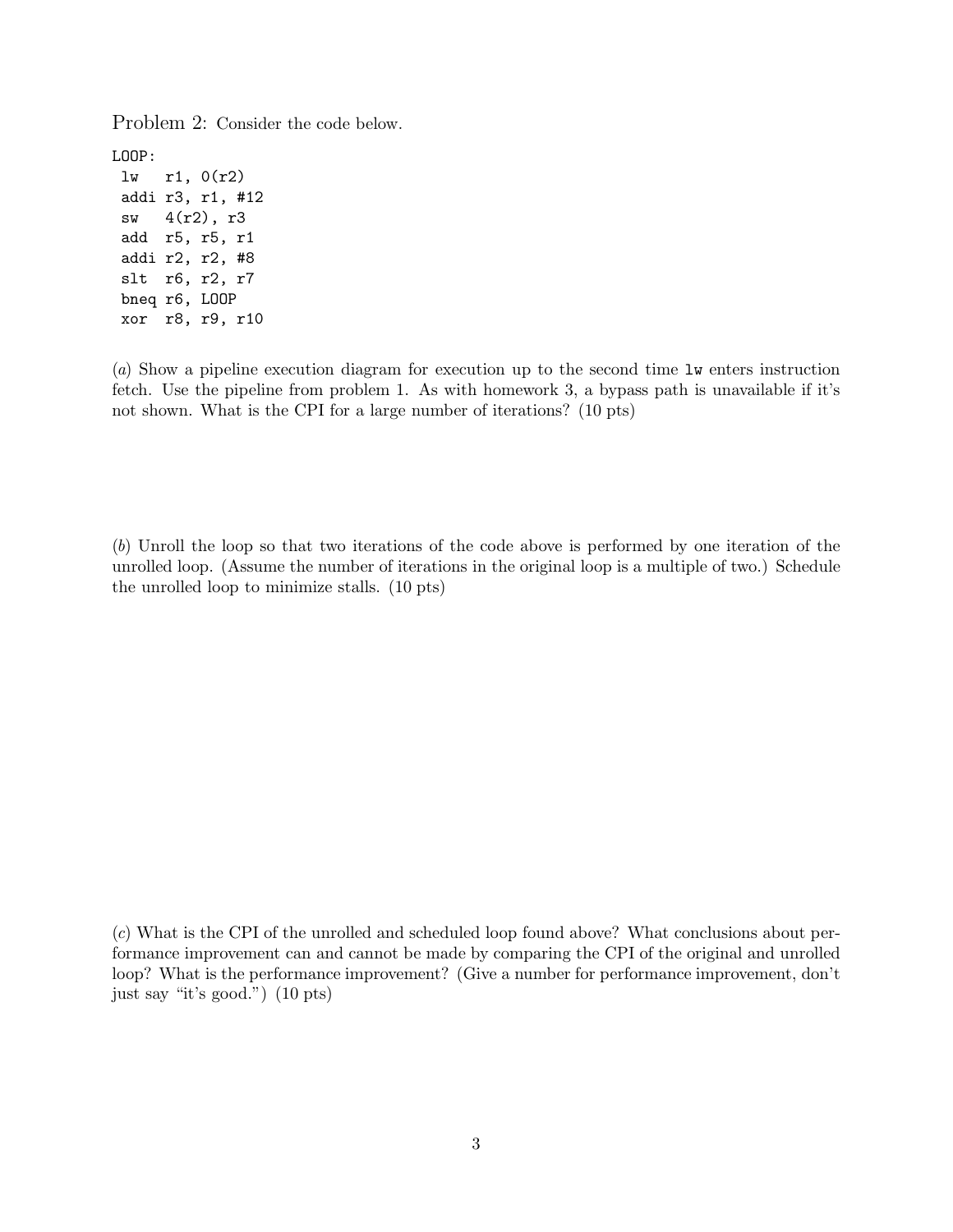Problem 3: Answer each question below.

(a) Show an example of DLX code that encounters a WAW hazard on the Chapter-3 implementation of DLX (in which the multiply floating-point functional unit has an initiation interval of 1 and a latency of 6 and the add floating-point functional unit has an initiation interval of 1 and a latency of 3) but which does not encounter a WAW hazard on a DLX implementation which is identical except the FP add latency is 1 and the FP multiply latency is 4. The code should not encounter a structural hazard on either implementation. (12 pts)

(b) Why are there separate lh (load half) and lhu (load half unsigned) instructions, a sh (store half) instruction but **no** shu (store half unsigned) instruction? (11 pts)